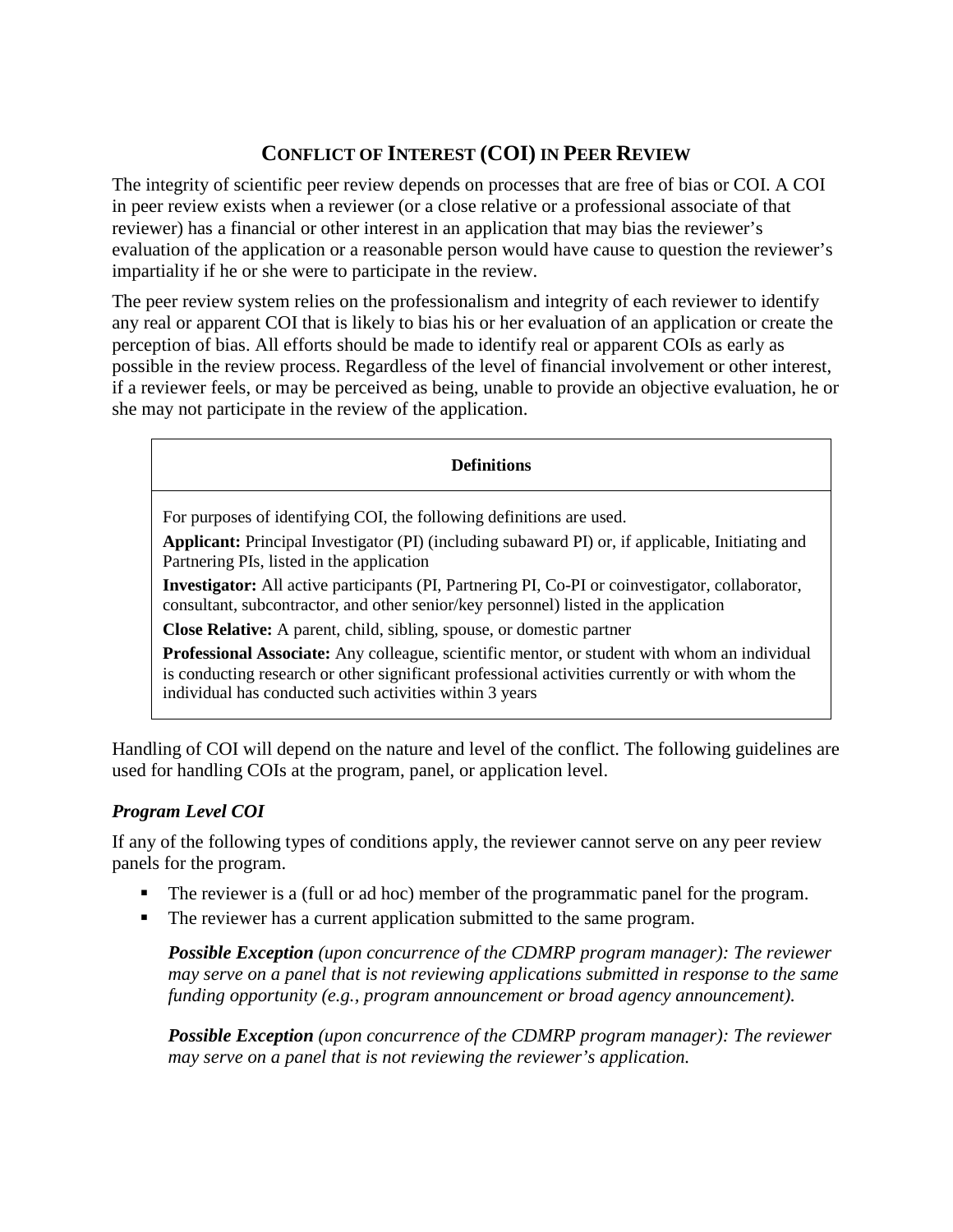## *Panel Level COI*

If any of the following types of conditions apply, the reviewer cannot serve on the panel.

- The reviewer (or a close relative) is an investigator in an application reviewed by the panel.
- $\blacksquare$  The reviewer is the mentor for the applicant (e.g., as a predoctoral or a postdoctoral fellow on a career development award application) of an application reviewed by the panel.
- The reviewer has provided a letter of recommendation for an applicant of an application reviewed by the panel.
- The reviewer (or a close relative) would receive a direct financial benefit if an application reviewed by the panel is funded.

## *Application Level COI*

If any of the following types of conditions apply, the reviewer can serve on the panel but will not have access to that application and will be recused from participation in any discussion or scoring of that application.

The reviewer is a professional associate of an investigator in an application reviewed by the panel, or has agreed to collaborate or conduct significant professional activities in the future.

*Exception: Membership in a research network that involves an investigator does not in and of itself give rise to a COI.*

*Exception: Contribution of data, reagents, specimens, or other material to the same repository or database as an investigator does not give rise to a COI.*

• The reviewer and an investigator have coauthored research publication(s) within the past 3 years.

*Exception: Coauthorship of a nonresearch publication (e.g., review and commentary) or a mega-multiauthored publication with an investigator does not give rise to a COI.*

- The reviewer provides technical assistance to an investigator in any of the following ways:
	- Helps prepare or submit the application.
	- Provides a particular resource that is not freely available to anyone in the scientific community; e.g., reagents, equipment, specialized data analysis.

*Exception: If the reviewer is a provider of a particular resource that is freely available to anyone in the scientific community (e.g., letter of support, service, equipment, data, or other material) then the reviewer is not considered a COI.*

- The reviewer has a professional relationship with the applicant's institution.
	- The reviewer is employed (including adjunct positions) at the applicant's institution, organization, company, or governmental agency.